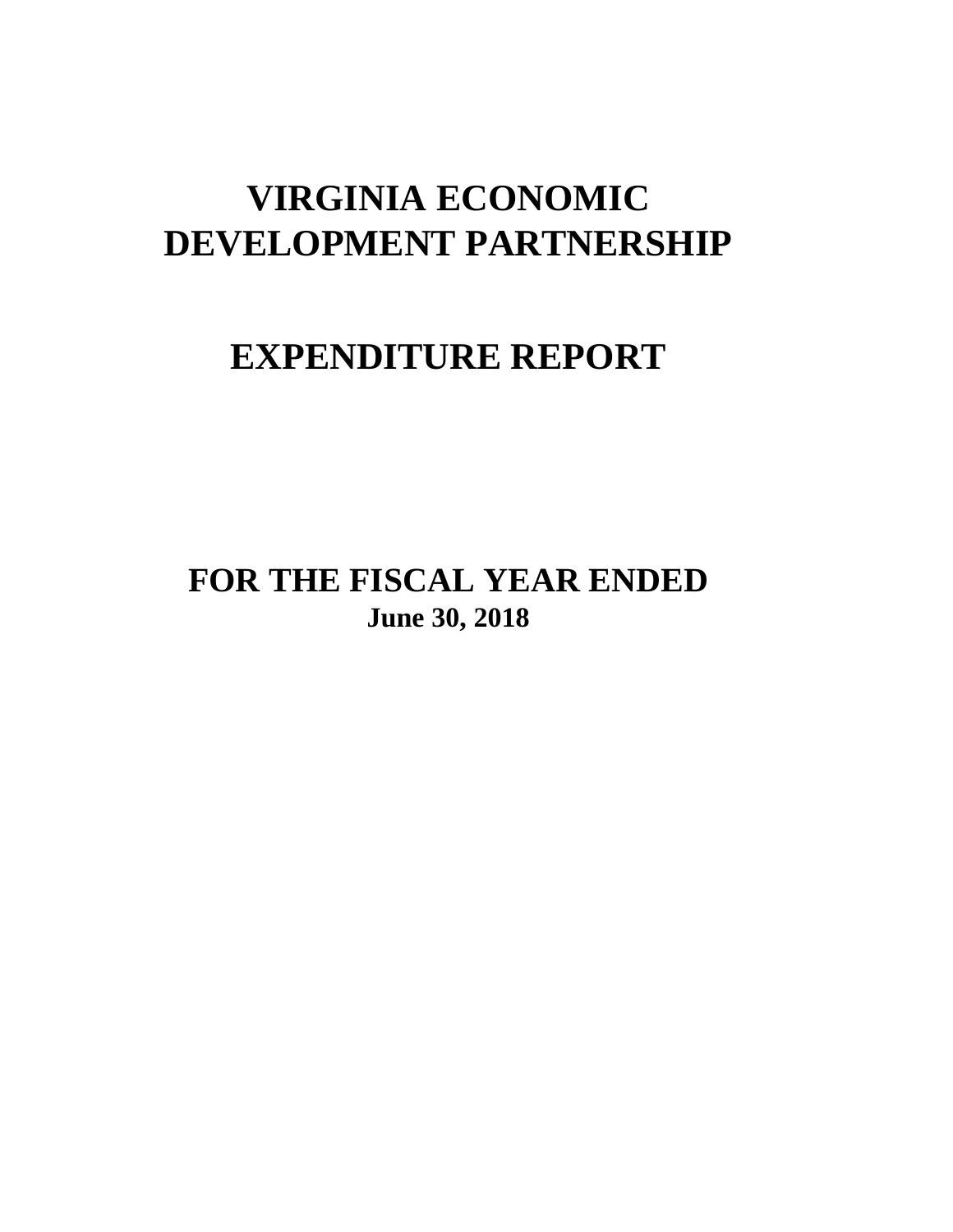# **TOTAL VEDP**

| Compensation                  | S  | 13,493,593 |
|-------------------------------|----|------------|
| Marketing and Promotion       | \$ | 5,004,098  |
| Missions, Shows, and Events   | \$ | 1,642,726  |
| Travel                        | \$ | 832,685    |
| <b>Services</b>               | \$ | 4,723,059  |
| <b>Supplies and Materials</b> | \$ | 134,852    |
| Pass Through Payments         | \$ | 5,105,731  |
| <b>Fixed Asset Payments</b>   | \$ | 1,751,039  |
| <b>Other Expenditures</b>     | \$ | 442,291    |
|                               |    |            |
| <b>Total Expenditures</b>     |    | 33,130,072 |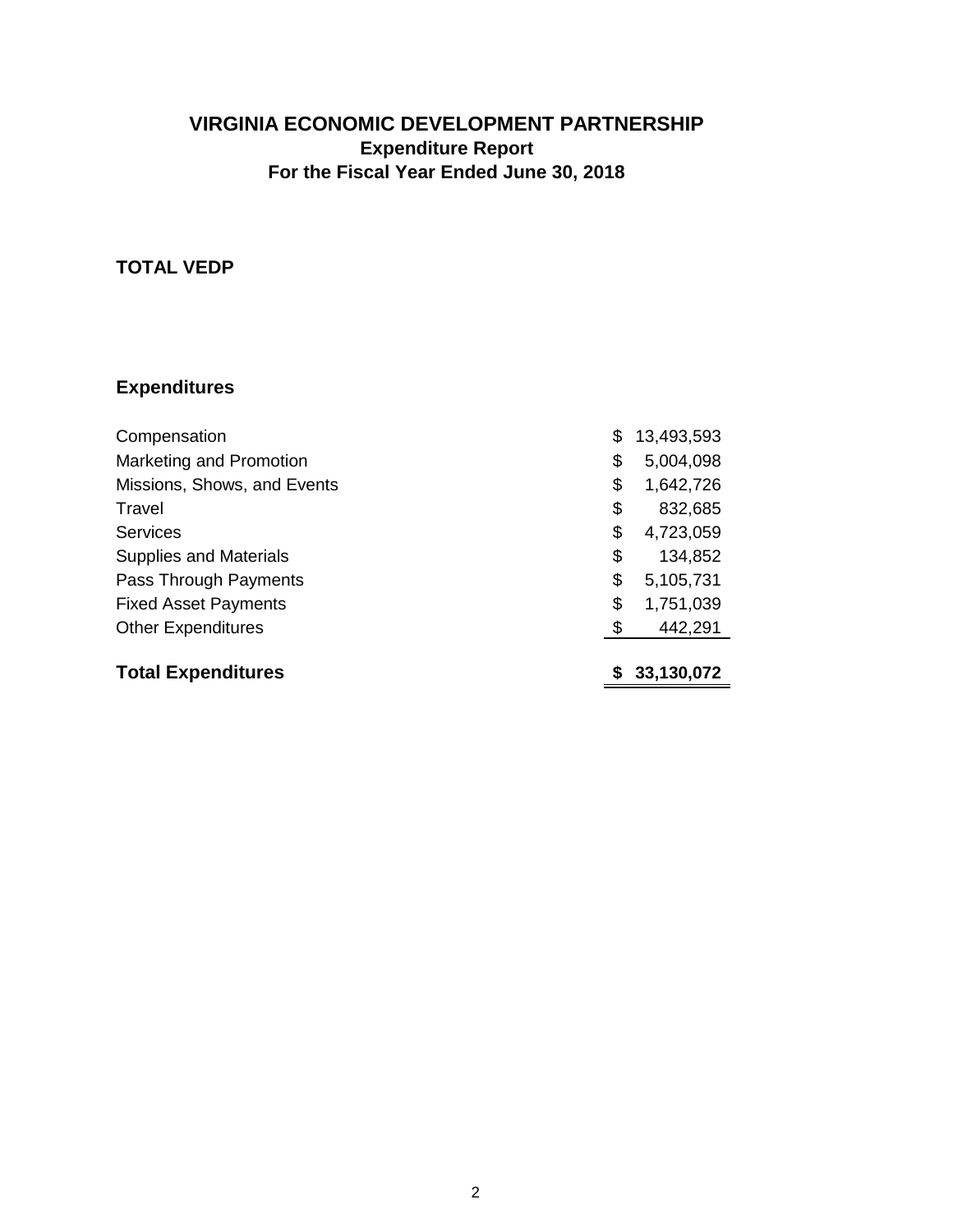# **WORKFORCE DEVELOPMENT**

| Compensation                  | \$<br>915,266 |
|-------------------------------|---------------|
| Marketing and Promotion       |               |
| Missions, Shows, and Events   | 8,089         |
| Travel                        | 47,792        |
| Services                      | 67,542        |
| <b>Supplies and Materials</b> | 4,068         |
| Pass Through Payments         |               |
| <b>Fixed Asset Payments</b>   | 48,461        |
| <b>Other Expenditures</b>     | 9,575         |
|                               |               |
| <b>Total Expenditures</b>     | 1,100,793     |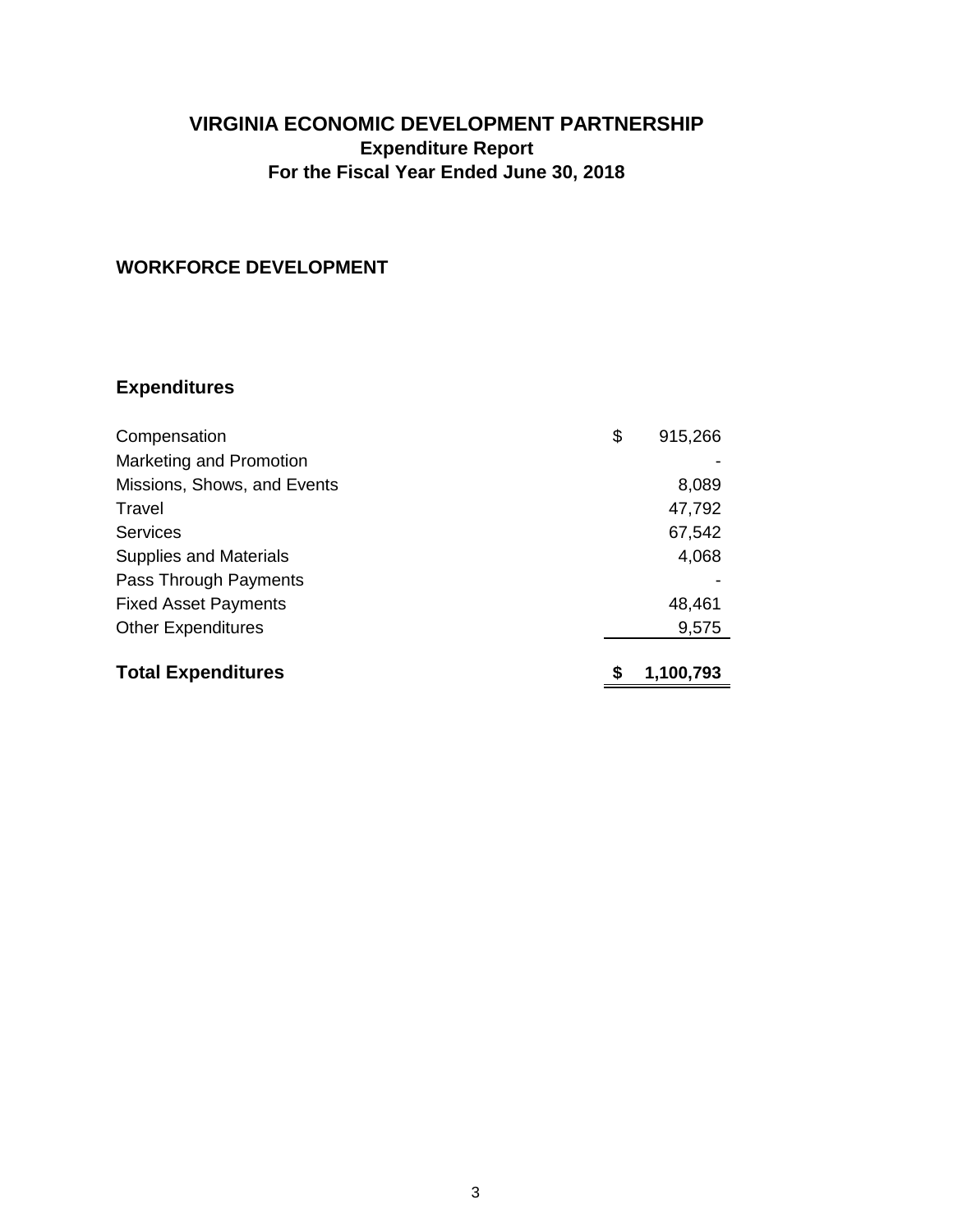# **INTERNATIONAL TRADE**

| Compensation                  | \$ | 2,039,630 |
|-------------------------------|----|-----------|
| Marketing and Promotion       |    | 2,957,513 |
| Missions, Shows, and Events   |    | 1,071,987 |
| Travel                        |    | 188,011   |
| <b>Services</b>               |    | 212,440   |
| <b>Supplies and Materials</b> |    | 19,784    |
| Pass Through Payments         |    |           |
| <b>Fixed Asset Payments</b>   |    | 165,354   |
| <b>Other Expenditures</b>     |    | 223,855   |
|                               |    |           |
| <b>Total Expenditures</b>     | S  | 6,878,573 |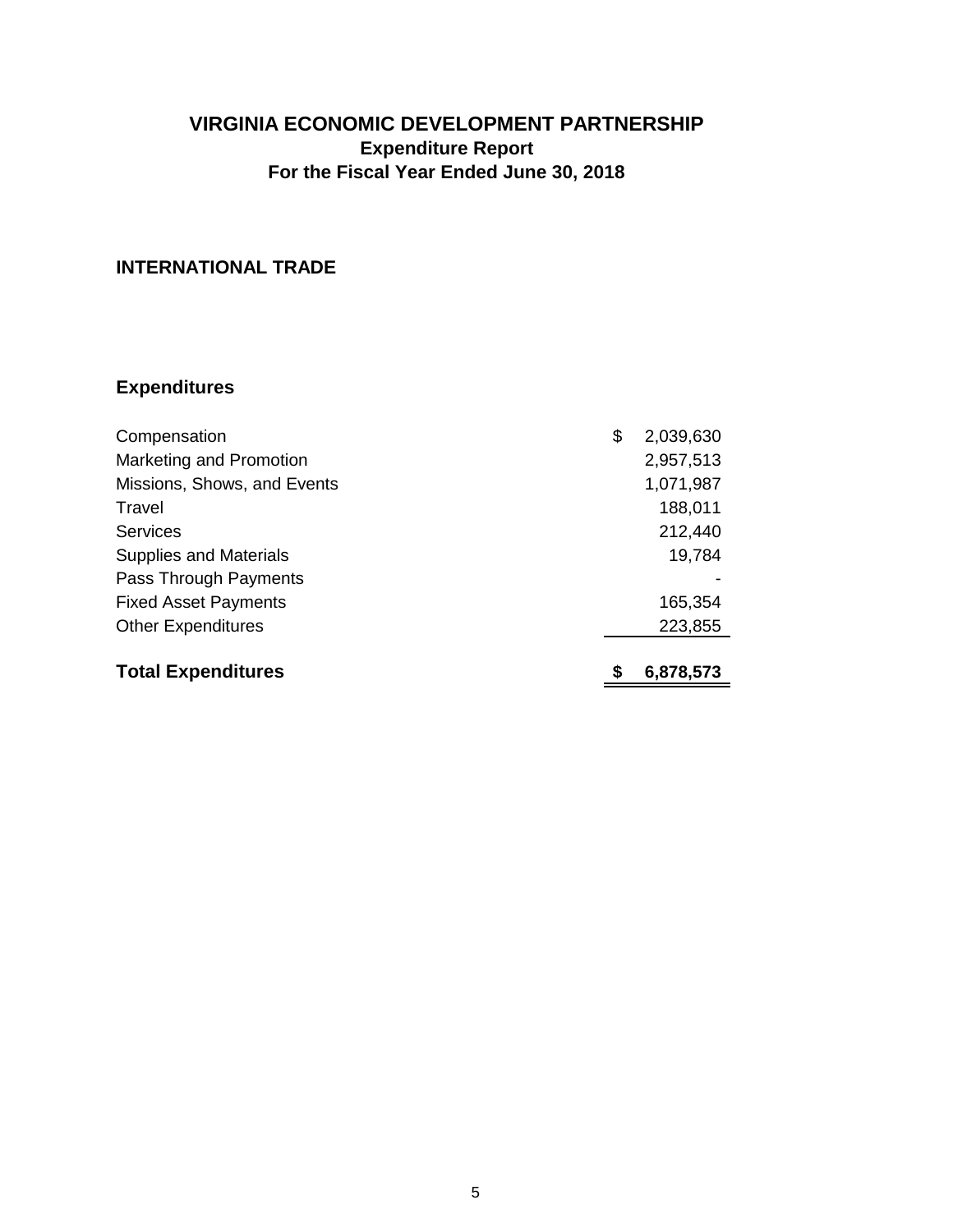# **BUSINESS INVESTMENT**

| Compensation                  | \$ | 3,217,282 |
|-------------------------------|----|-----------|
| Marketing and Promotion       |    | 541,119   |
| Missions, Shows, and Events   |    | 345,159   |
| Travel                        |    | 470,447   |
| Services                      |    | 224,809   |
| <b>Supplies and Materials</b> |    | 13,582    |
| Pass Through Payments         |    |           |
| <b>Fixed Asset Payments</b>   |    | 366,978   |
| <b>Other Expenditures</b>     |    | 48,240    |
|                               |    |           |
| <b>Total Expenditures</b>     | S  | 5,227,616 |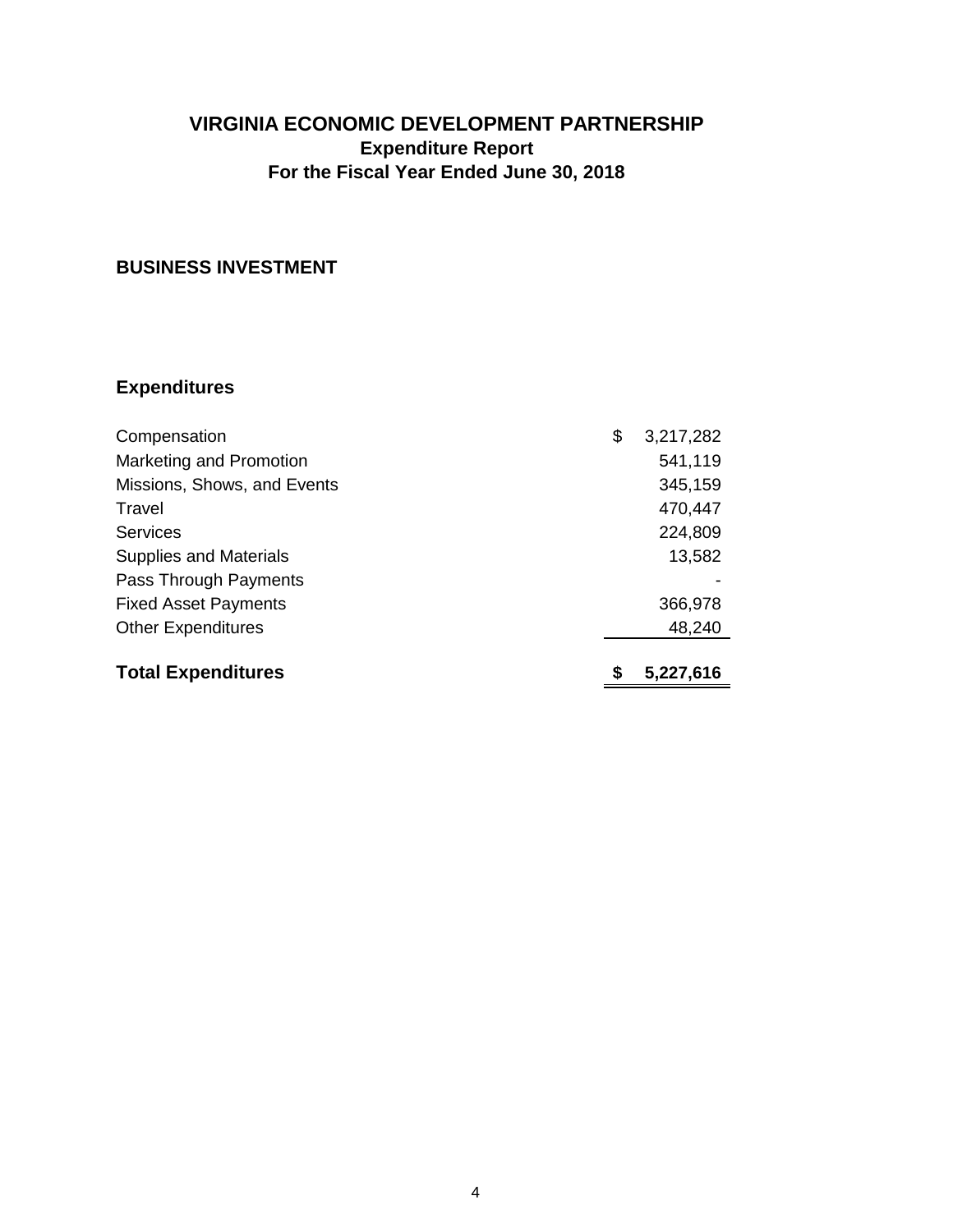#### **RESEARCH**

| Compensation                  | \$ | 1,717,077 |
|-------------------------------|----|-----------|
| Marketing and Promotion       |    |           |
| Missions, Shows, and Events   |    |           |
| Travel                        |    | 20,462    |
| <b>Services</b>               |    | 261,383   |
| <b>Supplies and Materials</b> |    | 11,511    |
| Pass Through Payments         |    |           |
| <b>Fixed Asset Payments</b>   |    | 193,419   |
| <b>Other Expenditures</b>     |    | 27,965    |
|                               |    |           |
| <b>Total Expenditures</b>     | S  | 2,231,817 |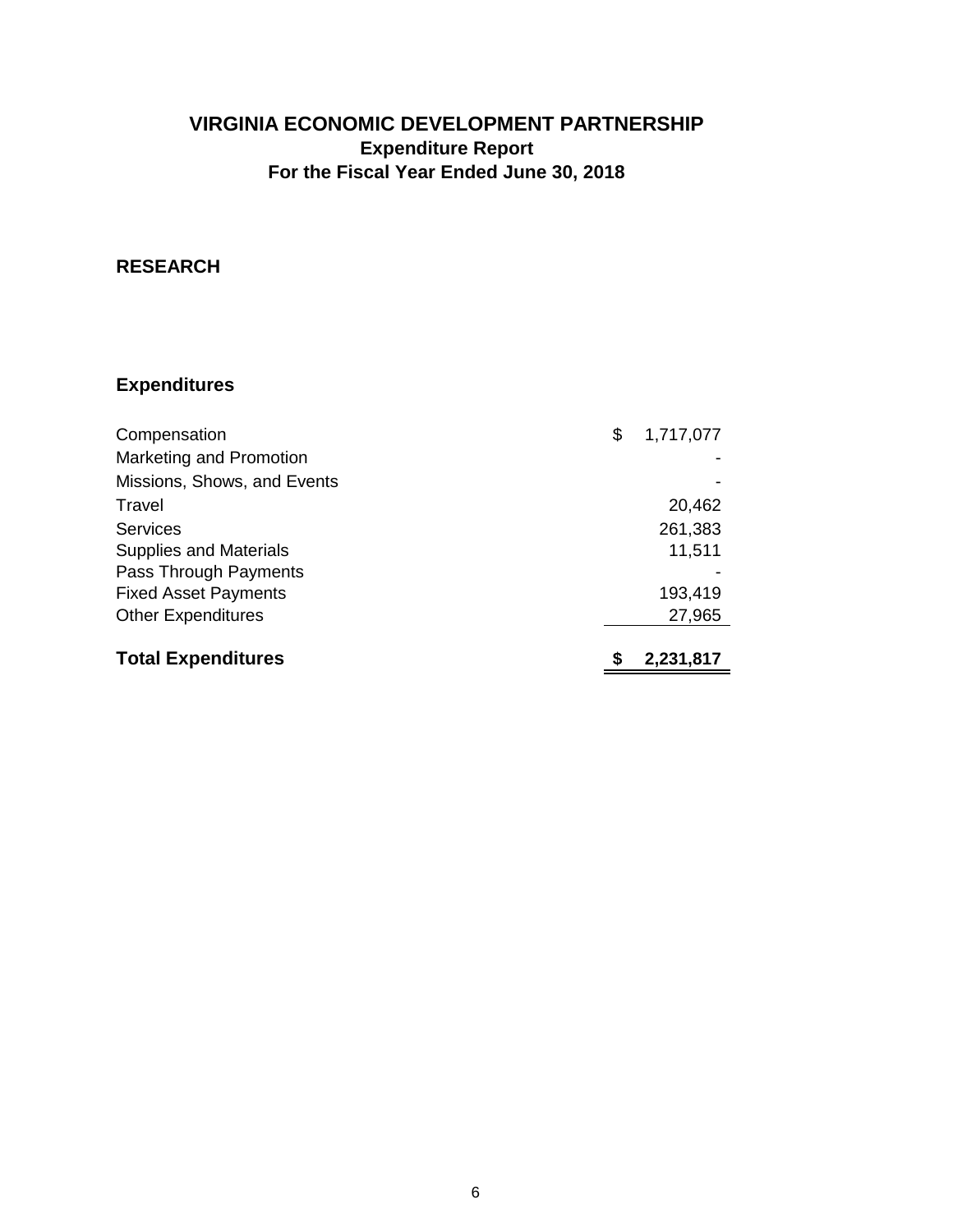### **MARKETING AND COMMUNICATIONS**

| Compensation                  | \$<br>917,474 |
|-------------------------------|---------------|
| Marketing and Promotion       | 912,992       |
| Missions, Shows, and Events   | 181,893       |
| Travel                        | 18,810        |
| <b>Services</b>               | 93,761        |
| <b>Supplies and Materials</b> | 4,925         |
| Pass Through Payments         |               |
| <b>Fixed Asset Payments</b>   | 116,414       |
| <b>Other Expenditures</b>     | 17,464        |
| <b>Total Expenditures</b>     | 2,263,732     |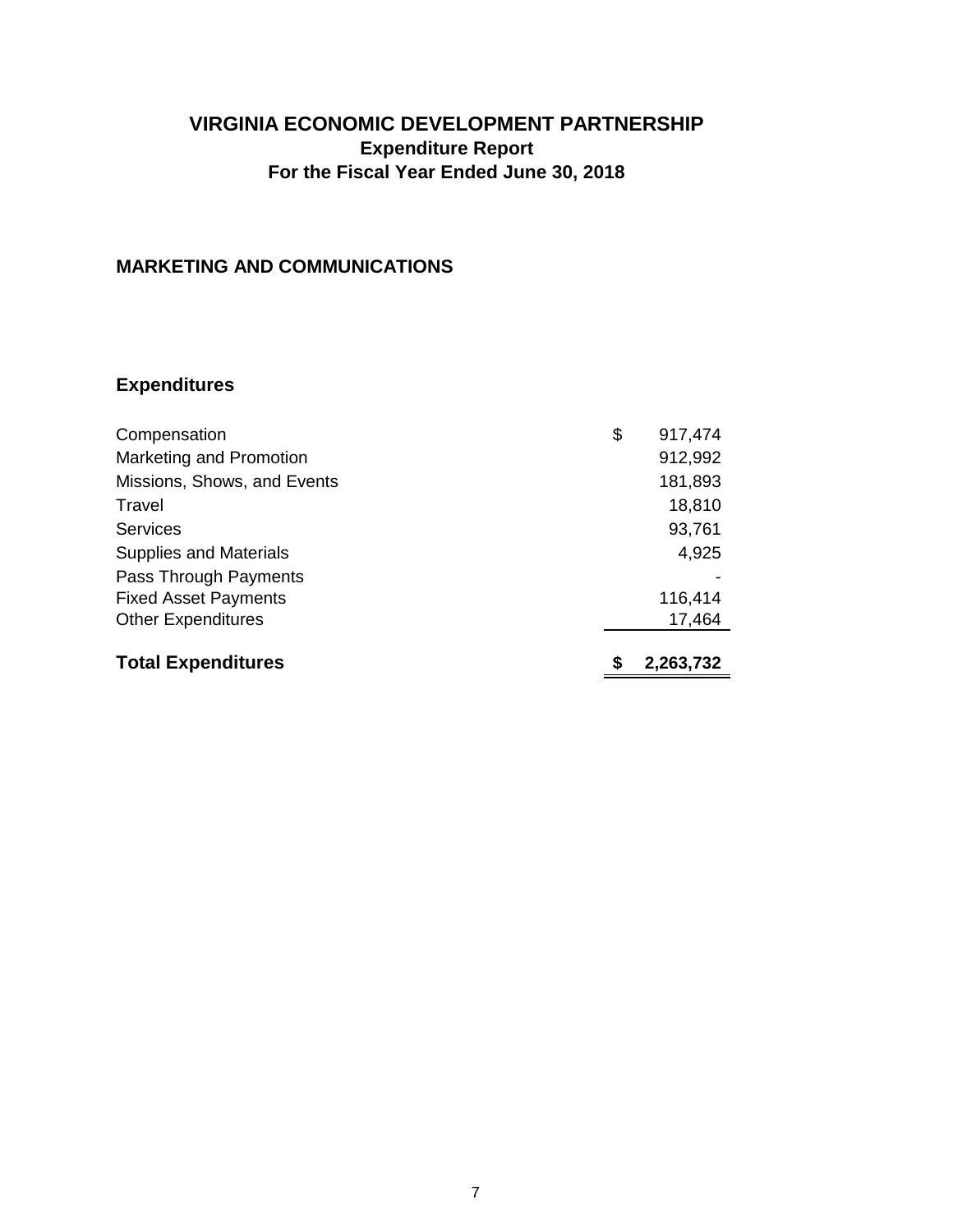### **ECONOMIC COMPETITIVENESS**

| Compensation                  | \$ | 672,948 |
|-------------------------------|----|---------|
| Marketing and Promotion       |    | O       |
| Missions, Shows, and Events   |    | 4,728   |
| Travel                        |    | 12,786  |
| <b>Services</b>               |    | 82,750  |
| <b>Supplies and Materials</b> |    | 3,837   |
| Pass Through Payments         |    |         |
| <b>Fixed Asset Payments</b>   |    | 66,410  |
| <b>Other Expenditures</b>     |    | 4,831   |
|                               |    |         |
| <b>Total Expenditures</b>     | S  | 848,291 |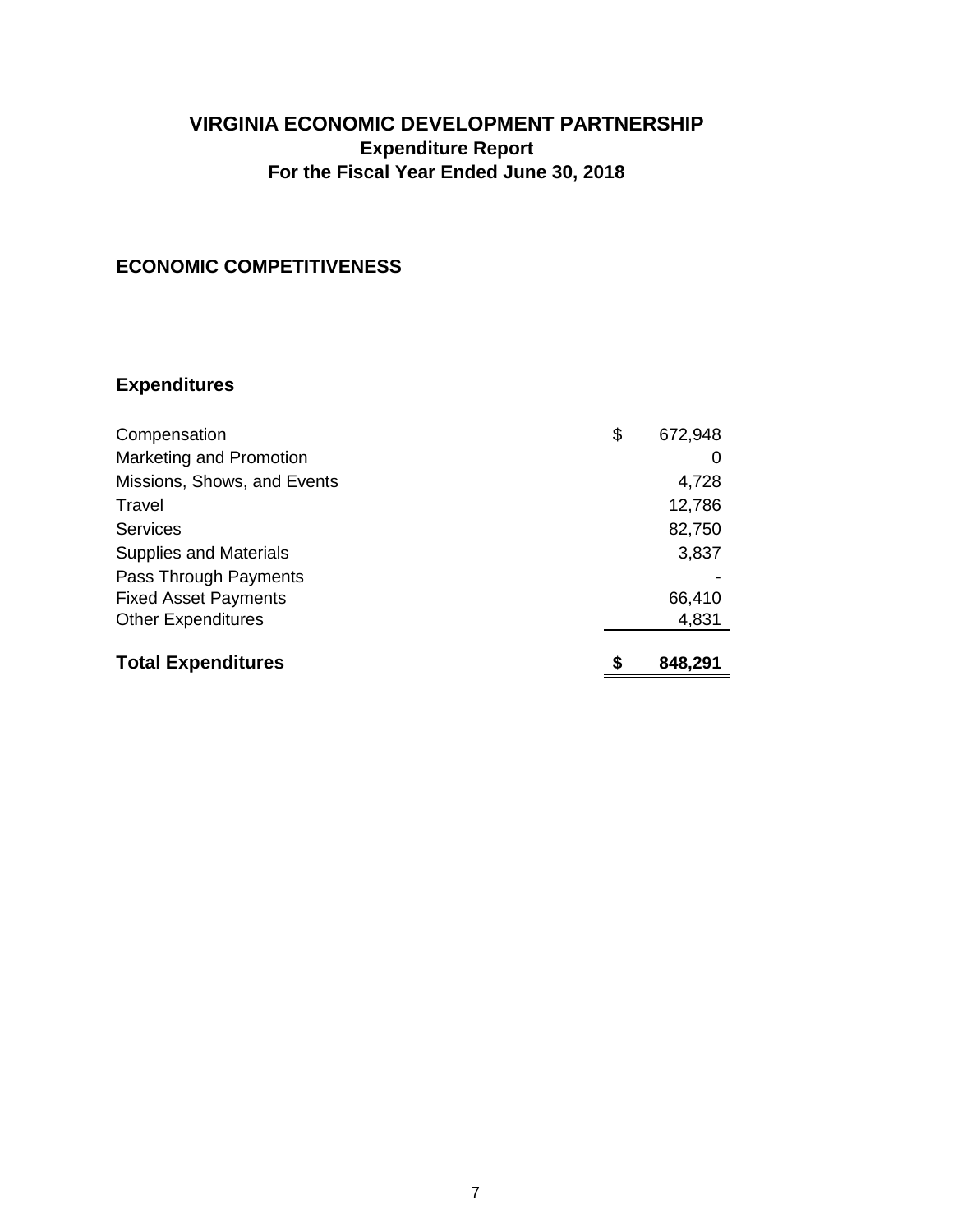# **INFORMATION TECHNOLOGY**

| Compensation                  | \$ | 1,160,653 |
|-------------------------------|----|-----------|
| Marketing and Promotion       |    |           |
| Missions, Shows, and Events   |    |           |
| Travel                        |    | 9,141     |
| <b>Services</b>               |    | 240,348   |
| <b>Supplies and Materials</b> |    | 19,631    |
| Pass Through Payments         |    |           |
| <b>Fixed Asset Payments</b>   |    | 101,618   |
| <b>Other Expenditures</b>     |    | 3,704     |
|                               |    |           |
| <b>Total Expenditures</b>     | S  | 1,535,096 |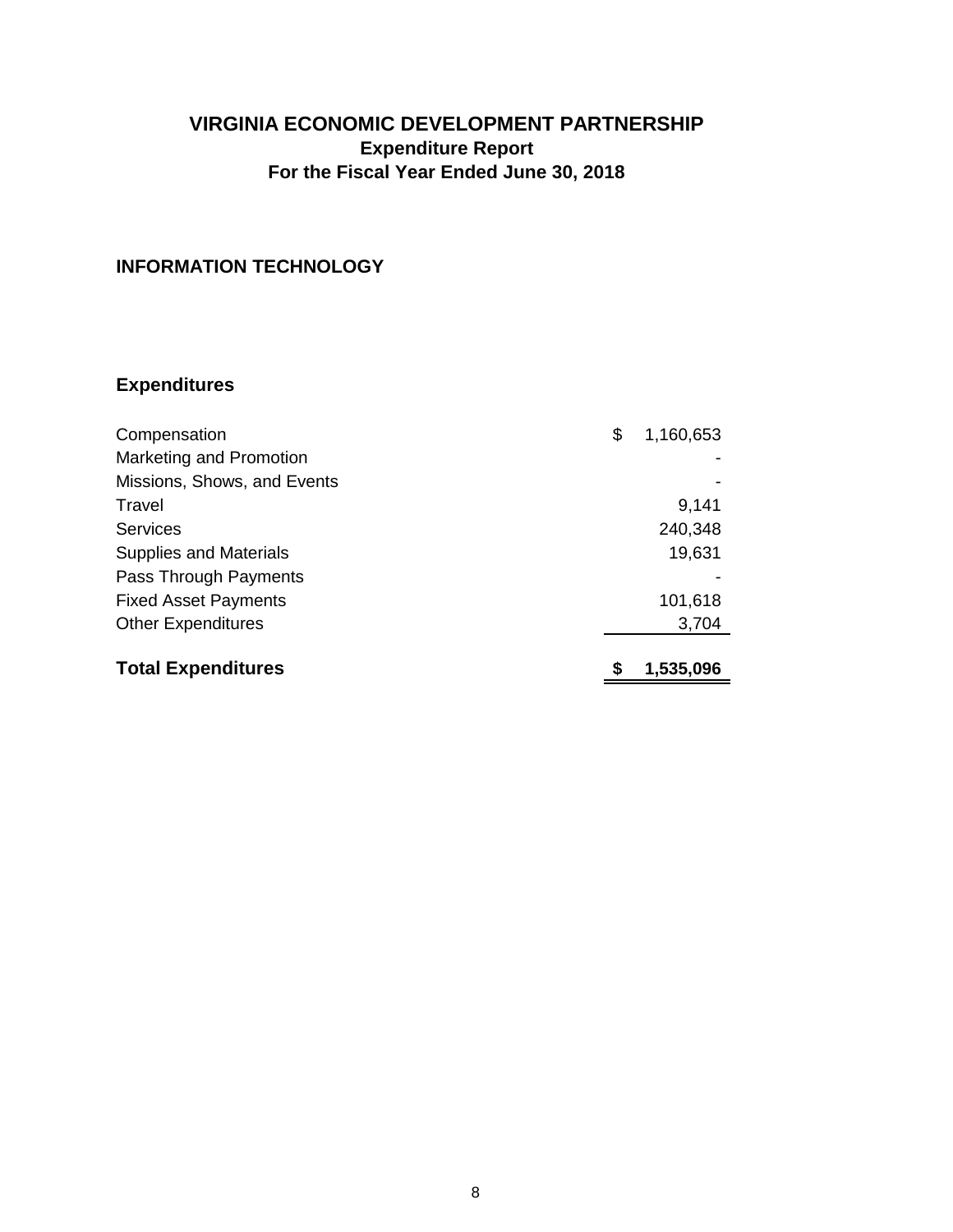#### **ADMINISTRATION**

| Compensation                  | \$<br>2,853,263 |
|-------------------------------|-----------------|
| Marketing and Promotion       | 592,474         |
| Missions, Shows, and Events   | 30,869          |
| Travel                        | 65,237          |
| <b>Services</b>               | 3,540,026       |
| <b>Supplies and Materials</b> | 57,514          |
| Pass Through Payments         |                 |
| <b>Fixed Asset Payments</b>   | 692,385         |
| <b>Other Expenditures</b>     | 106,657         |
|                               |                 |
| <b>Total Expenditures</b>     | 7,938,424       |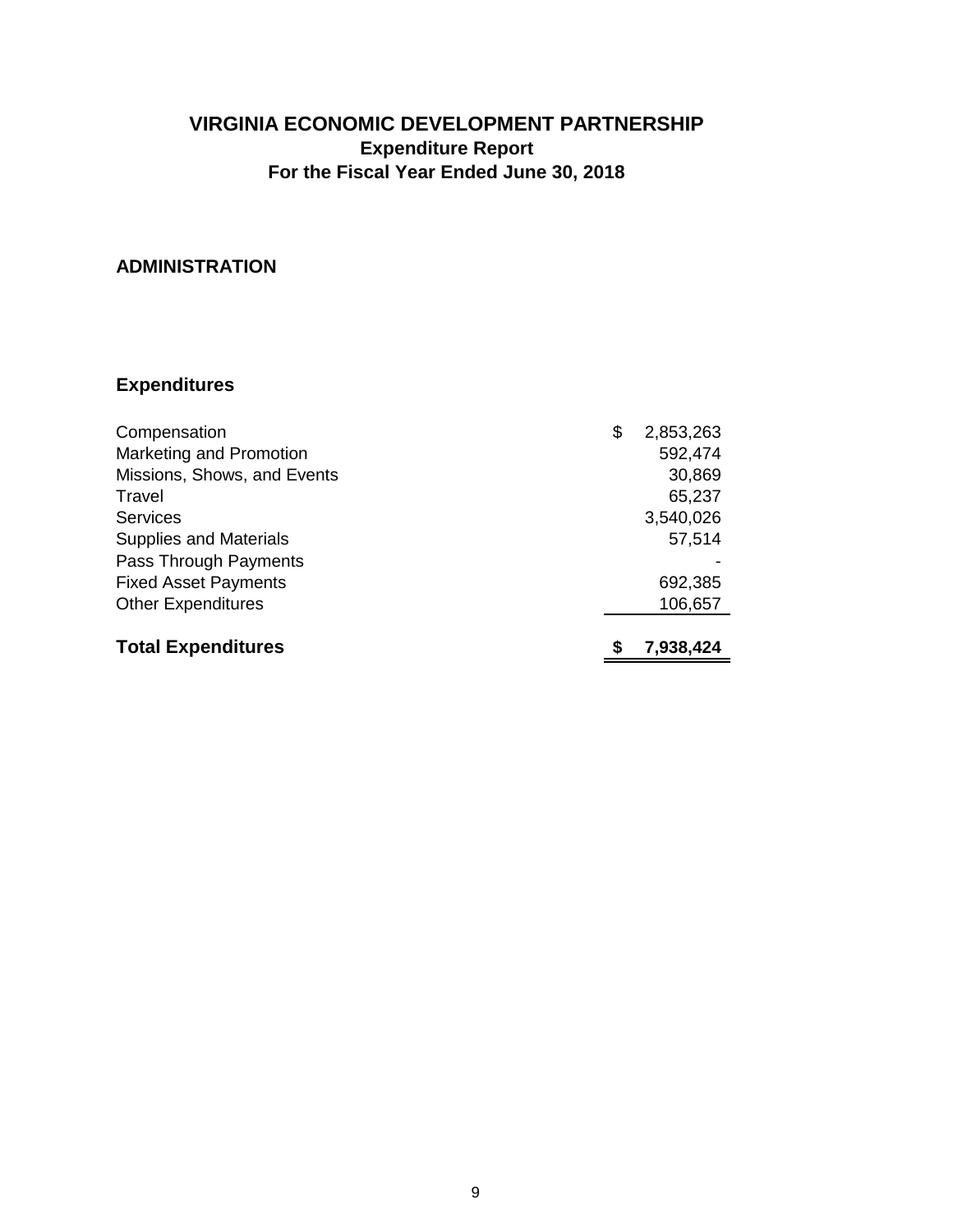### **PASS THROUGH PAYMENTS**

| Compensation                  | \$        |
|-------------------------------|-----------|
| Marketing and Promotion       |           |
| Missions, Shows, and Events   |           |
| Travel                        |           |
| Services                      |           |
| <b>Supplies and Materials</b> |           |
| Pass Through Payments         | 5,105,731 |
| <b>Fixed Asset Payments</b>   |           |
| <b>Other Expenditures</b>     |           |
|                               |           |
| <b>Total Expenditures</b>     | 5.105.731 |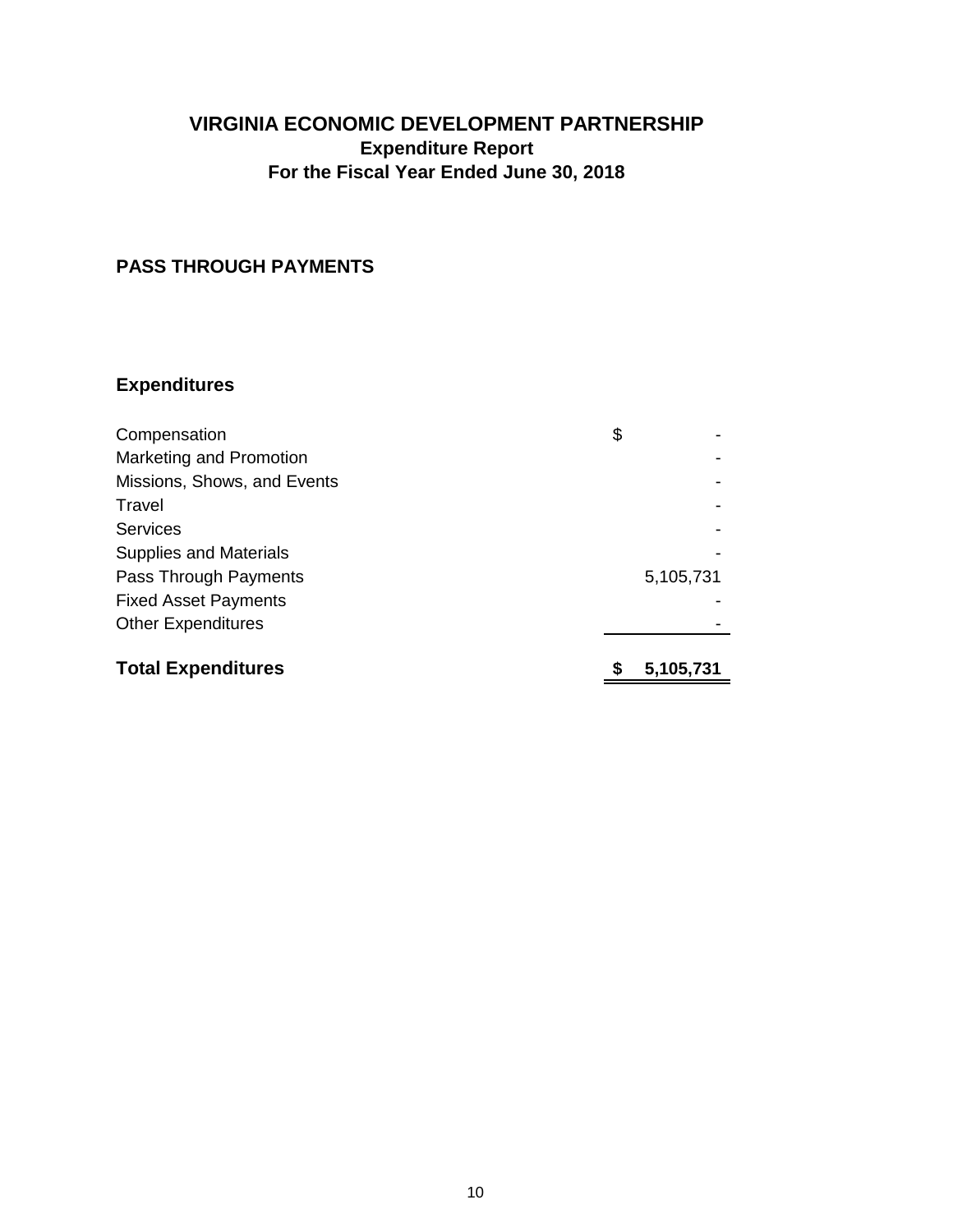#### **Virginia Economic Development Partnership Salary and Bonus Information As of June 30, 2018**

|  | All Salaried and Wage Personnel |
|--|---------------------------------|
|--|---------------------------------|

|                                                |                             |                | <b>FY 2018</b> |                   |
|------------------------------------------------|-----------------------------|----------------|----------------|-------------------|
|                                                | <b>Salaries &amp; Wages</b> | <b>Partial</b> | Pay For        | <b>FY2018</b>     |
| <b>Position Title</b>                          | Paid                        | Year           | Performance    | <b>Total Paid</b> |
| <b>GIS</b> Technician                          | 39,469.19                   | *              | 0.00           | 39,469.19         |
| <b>Managing Director</b>                       | 111,485.02                  | $\star$        | 0.00           | 111,485.02        |
| <b>Business Manager</b>                        | 78,850.12                   |                | 0.00           | 78,850.12         |
| Outreach Specialist                            | 9,036.00                    | $\star$        | 0.00           | 9,036.00          |
| <b>Procurement Manager</b>                     | 60,728.77                   |                | 0.00           | 60,728.77         |
| Economic Competitiveness Intern                | 1,867.50                    | $\star$        | 0.00           | 1,867.50          |
| <b>Graphic Designer</b>                        | 23,505.68                   | $\star$        | 0.00           | 23,505.68         |
| <b>Workforce Business Analyst</b>              | 49,166.72                   |                | 0.00           | 49,166.72         |
| <b>International Research Specialist</b>       | 46,987.29                   | $\star$        | 0.00           | 46,987.29         |
| Economic Competitiveness Intern                | 1,075.00                    | $\star$        | 0.00           | 1,075.00          |
| <b>VP Business Investment</b>                  | 165,596.59                  |                | 0.00           | 165,596.59        |
| <b>Outreach Specialist</b>                     | 9,933.36                    | $\star$        | 0.00           | 9,933.36          |
| <b>Executive Assistant</b>                     | 37,056.82                   | $\star$        | 0.00           | 37,056.82         |
| <b>External Affairs Associate</b>              | 49,659.02                   |                | 0.00           | 49,659.02         |
| Assistant VP International Trade               | 89,457.17                   |                | 0.00           | 89,457.17         |
| Network Manager                                | 104,042.46                  |                | 0.00           | 104,042.46        |
| <b>Business Manager</b>                        | 121,720.10                  | $\star$        | 0.00           | 121,720.10        |
| <b>Global Network Coordinator</b>              | 54,583.41                   |                | 0.00           | 54,583.41         |
| Assistant to the Vice President                | 60,834.56                   |                | 0.00           | 60,834.56         |
| <b>Facilities/Fleet Coordinator</b>            | 26,444.84                   |                | 0.00           | 26,444.84         |
| <b>Business Manager</b>                        | 78,699.49                   |                | 0.00           | 78,699.49         |
| <b>VP Economic Competitiveness</b>             | 137,499.94                  | $\star$        | 0.00           | 137,499.94        |
| <b>GIS Specialist</b>                          | 51,229.09                   |                | 0.00           | 51,229.09         |
| <b>Business Manager</b>                        | 34,932.37                   | $\star$        | 0.00           | 34,932.37         |
| <b>Business Manager</b>                        | 75,459.19                   | $\star$        | 0.00           | 75,459.19         |
| <b>Business Manager</b>                        | 37,613.24                   | $\star$        | 0.00           | 37,613.24         |
| Assistant to the CIO                           | 50,099.61                   |                | 0.00           | 50,099.61         |
| <b>Accounting Assistant</b>                    | 44,289.47                   |                | 0.00           | 44,289.47         |
| <b>Programmer Analyst</b>                      | 64,635.46                   |                | 0.00           | 64,635.46         |
| Assistant to the Vice President                | 64,469.90                   |                | 0.00           | 64,469.90         |
| <b>Communications Director</b>                 | 87,443.83                   |                | 0.00           | 87,443.83         |
| Senior Human Resources Manager                 | 92,044.56                   |                | 0.00           | 92,044.56         |
| Executive Assistant & Special Projects Manager | 92,981.74                   |                | 0.00           | 92,981.74         |
| Receptionist                                   | 36,006.17                   |                | 0.00           | 36,006.17         |
| Economist                                      | 66,898.15                   |                | 0.00           | 66,898.15         |
| Senior Programmer Analyst                      | 82,300.16                   |                | 0.00           | 82,300.16         |
| Economic Research Analyst                      | 54,293.51                   |                | 0.00           | 54,293.51         |
| <b>Executive Vice President</b>                | 224,740.06                  | $\star$        | 0.00           | 224,740.06        |
| VALET Program Manager                          | 94.540.89                   |                | 0.00           | 94,540.89         |
| <b>Incentives Coordinator</b>                  | 73,931.93                   |                | 0.00           | 73,931.93         |
| Assistant to the Vice President                | 64,351.91                   |                | 0.00           | 64,351.91         |
| PC Support Technician                          | 48,230.60                   |                | 0.00           | 48,230.60         |
| <b>Marketing Associate</b>                     | 47,630.79                   |                | 0.00           | 47,630.79         |
| <b>Executive Assistant</b>                     | 51,623.35                   |                | 0.00           | 51,623.35         |
| <b>Business Systems Analyst</b>                | 81,468.03                   |                | 0.00           | 81,468.03         |
| <b>Business Manager</b>                        | 81,020.59                   |                | 0.00           | 81,020.59         |
| Assistant VP Business Investment               | 157,374.92                  |                | 0.00           | 157,374.92        |
| <b>Assistant Controller</b>                    | 82,300.16                   |                | 0.00           | 82,300.16         |
| VP International Trade                         | 174,233.74                  |                | 0.00           | 174,233.74        |
| <b>Business Coordinator</b>                    | 34,767.49                   |                | 0.00           | 34,767.49         |
| <b>Chief Operating Officer</b>                 | 31,208.96                   | $\star$        | 0.00           | 31,208.96         |
| <b>Marketing Manager</b>                       | 61,725.00                   |                | 0.00           | 61,725.00         |
| <b>Assistant General Counsel</b>               | 97,762.98                   |                | 0.00           | 97,762.98         |
| Workforce Business Manager                     | 77,025.37                   |                | 0.00           | 77,025.37         |
| Associate Network Manager                      | 61,725.00                   |                | 0.00           | 61,725.00         |
| Workforce Business Manager                     | 76,950.58                   | $^\star$       | 0.00           | 76,950.58         |
| <b>Managing Director</b>                       | 40,189.66                   | $^\star$       | 0.00           | 40,189.66         |
| <b>Outreach Specialist</b>                     | 13,533.00                   |                | 0.00           | 13,533.00         |
| <b>Managing Director</b>                       | 91,937.49                   |                | 0.00           | 91,937.49         |

FY18 Annual VEDP Expenditure and Salaries Report.xlsx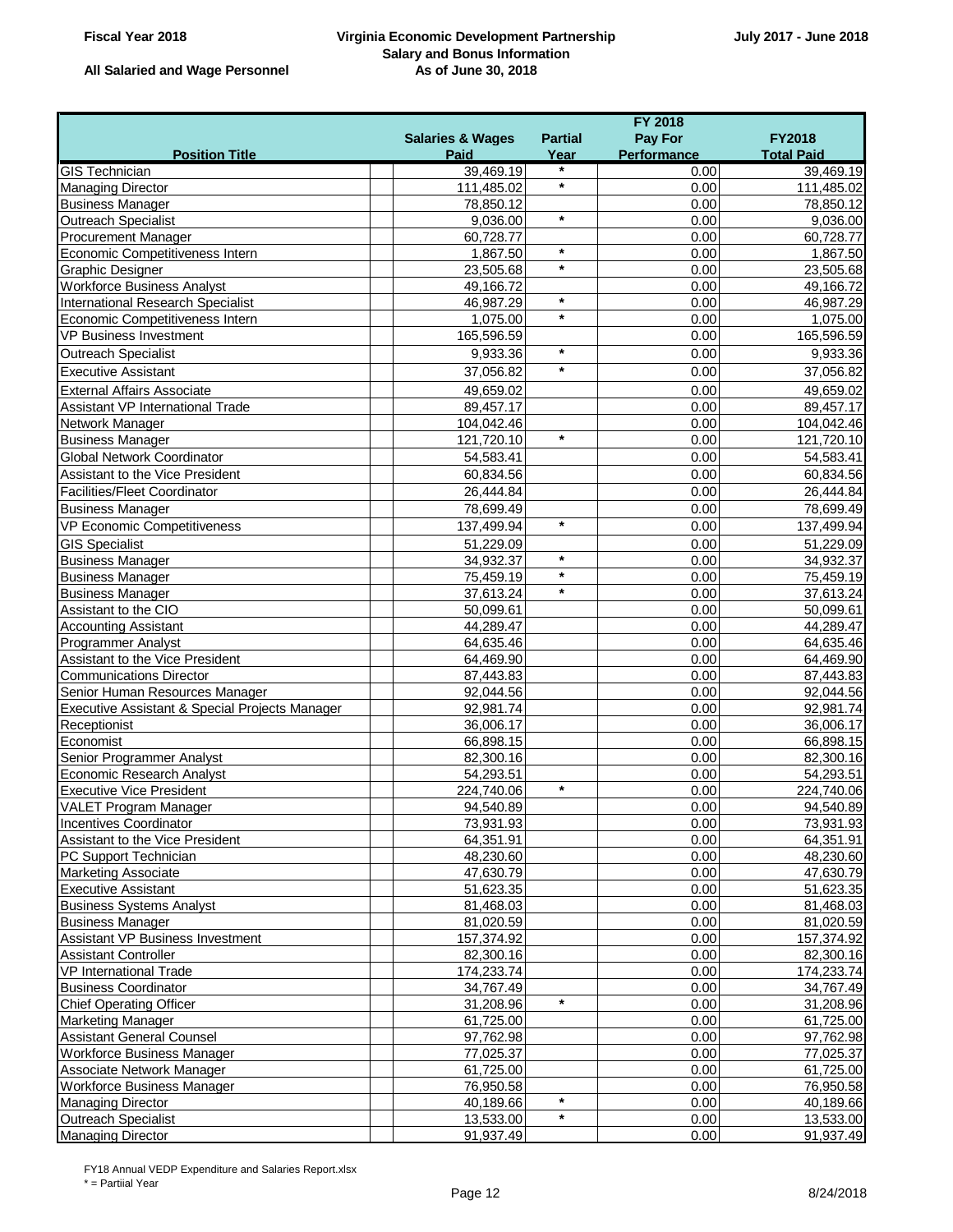#### **Virginia Economic Development Partnership Salary and Bonus Information As of June 30, 2018**

|  | All Salaried and Wage Personnel |
|--|---------------------------------|
|--|---------------------------------|

|                                         | <b>FY 2018</b>              |                |              |                   |
|-----------------------------------------|-----------------------------|----------------|--------------|-------------------|
|                                         | <b>Salaries &amp; Wages</b> | <b>Partial</b> | Pay For      | <b>FY2018</b>     |
| <b>Position Title</b>                   | Paid                        | Year           | Performance  | <b>Total Paid</b> |
| <b>Managing Director</b>                | 12,974.20                   | $\star$        | 0.00         | 12,974.20         |
| <b>Trade Mission Manager</b>            | 66,243.51                   |                | 0.00         | 66,243.51         |
| <b>Senior Economist</b>                 | 94,206.97                   |                | 0.00         | 94,206.97         |
| <b>Business Coordinator</b>             | 57,111.33                   |                | 0.00         | 57,111.33         |
| <b>Managing Director</b>                | 127,565.08                  |                | 0.00         | 127,565.08        |
| <b>Business Manager</b>                 | 64,116.69                   |                | 0.00         | 64,116.69         |
| Defense Program Manager                 | 87,443.83                   |                | 0.00         | 87,443.83         |
| Sites & Buildings Manager               | 85,588.48                   |                | 0.00         | 85,588.48         |
| Economist                               | 56,581.33                   |                | 0.00         | 56,581.33         |
| <b>GIS Application Developer</b>        | 72,012.58                   |                | 0.00         | 72,012.58         |
| Associate Business Manager              | 50,413.38                   |                | 0.00         | 50,413.38         |
| Senior Project Research Manager         | 78,922.01                   |                | 0.00         | 78,922.01         |
| <b>Business Manager</b>                 | 66,425.96                   | $\star$        | 0.00         | 66,425.96         |
| <b>Business Manager</b>                 | 107,292.09                  | $\star$        | 0.00         | 107,292.09        |
| <b>Business Manager</b>                 | 71,630.44                   | $\star$        | 0.00         | 71,630.44         |
| <b>General Counsel</b>                  | 152,525.95                  |                | 0.00         | 152,525.95        |
| <b>Chief Information Officer</b>        | 133,691.56                  |                | 0.00         | 133,691.56        |
| International Trade Manager             | 89,192.74                   |                | 0.00         | 89,192.74         |
| VP Marketing & Communications           | 144,024.92                  |                | 0.00         | 144,024.92        |
| <b>Assistant VP Workforce Solutions</b> | 95,790.91                   |                | 0.00         | 95,790.91         |
| <b>Project Research Specialist</b>      | 61,068.92                   |                | 0.00         | 61,068.92         |
| <b>Business Manager</b>                 | 79,369.21                   | $\star$        | 0.00         | 79,369.21         |
| <b>Marketing Director</b>               | 87,443.83                   |                | 0.00         | 87,443.83         |
| Receptionist                            | 1,216.00                    | $\star$        | 0.00         | 1,216.00          |
| <b>Business Manager</b>                 | 86,250.00                   | $\star$        | 0.00         | 86,250.00         |
| International Trade Intern              | 867.50                      | $\star$        | 0.00         | 867.50            |
| <b>VP Research</b>                      | 32,910.06                   | $\star$        | 0.00         | 32,910.06         |
| President & CEO                         | 371,375.08                  |                | 51,000.00    | 422,375.08        |
| <b>VP External Affairs</b>              | 95,083.28                   | $\star$        | 0.00         | 95,083.28         |
| Associate Business Manager              | 42,350.71                   | $\star$        | 0.00         | 42,350.71         |
| <b>Graphic Designer</b>                 | 9,098.70                    | $\star$        | 0.00         | 9,098.70          |
| <b>Controller and Treasurer</b>         | 139,202.94                  |                | 0.00         | 139,202.94        |
| Human Resources Assistant               | 27,273.79                   |                | 0.00         | 27,273.79         |
| Workforce Business Manager              | 79,748.70                   |                | 0.00         | 79,748.70         |
| <b>VP</b> Incentives                    | 101,362.02                  | $\star$        | 0.00         | 101,362.02        |
| VALET Program Manager                   | 83,564.73                   |                | 0.00         | 83,564.73         |
| International Research Manager          | 68,653.06                   |                | 0.00         | 68,653.06         |
| <b>Project Research Specialist</b>      | 35,623.32                   | $\star$        | 0.00         | 35,623.32         |
| International Trade Intern              | 3,080.00                    | $\star$        | 0.00         | 3,080.00          |
| International Trade Manager             | 80,273.42                   |                | 0.00         | 80,273.42         |
| <b>Managing Director</b>                | 89,583.34                   |                | 0.00         | 89,583.34         |
| Assistant VP Economic Competitiveness   | 7,916.58                    | $\star$        | 0.00         | 7,916.58          |
| <b>Business Manager</b>                 | 72,500.16                   |                | 0.00         | 72,500.16         |
| <b>Executive Assistant</b>              | 81,937.98                   | $\star$        | 0.00         | 81,937.98         |
| Network Support Technician              | 53,495.08                   |                | 0.00         | 53,495.08         |
| Call Center Team Director               | 77,156.25                   |                | 0.00         | 77,156.25         |
| <b>Business Manager</b>                 | 78,699.49                   |                | 0.00         | 78,699.49         |
| Outreach Specialist                     | 33,169.03                   |                | 0.00         | 33,169.03         |
| <b>Workforce Business Manager</b>       | 90,561.48                   |                | 0.00         | 90,561.48         |
| Associate International Trade Manager   | 40,896.18                   | $\star$        | 0.00         | 40,896.18         |
| Senior Project Research Specialist      | 53,203.41                   |                | 0.00         | 53,203.41         |
| <b>GIS Manager</b>                      | 77,512.58                   |                | 0.00         | 77,512.58         |
| International Trade Manager             | 82,439.14                   | $\star$        | 0.00         | 82,439.14         |
| Governor Missions Program Director      | 84,897.64                   |                | 0.00         | 84,897.64         |
| Accountant                              | 47,322.58                   |                | 0.00         | 47,322.58         |
| Economic Competitiveness Analyst        |                             | $\star$        | 0.00         |                   |
|                                         | 41,121.87                   |                |              | 41,121.87         |
| Lead Developer                          | 95,044.75                   |                | 0.00<br>0.00 | 95,044.75         |
| <b>GIS Specialist</b>                   | 51,229.09                   | $\star$        |              | 51,229.09         |
| <b>Business Manager</b>                 | 39,983.95                   |                | 0.00         | 39,983.95         |

FY18 Annual VEDP Expenditure and Salaries Report.xlsx